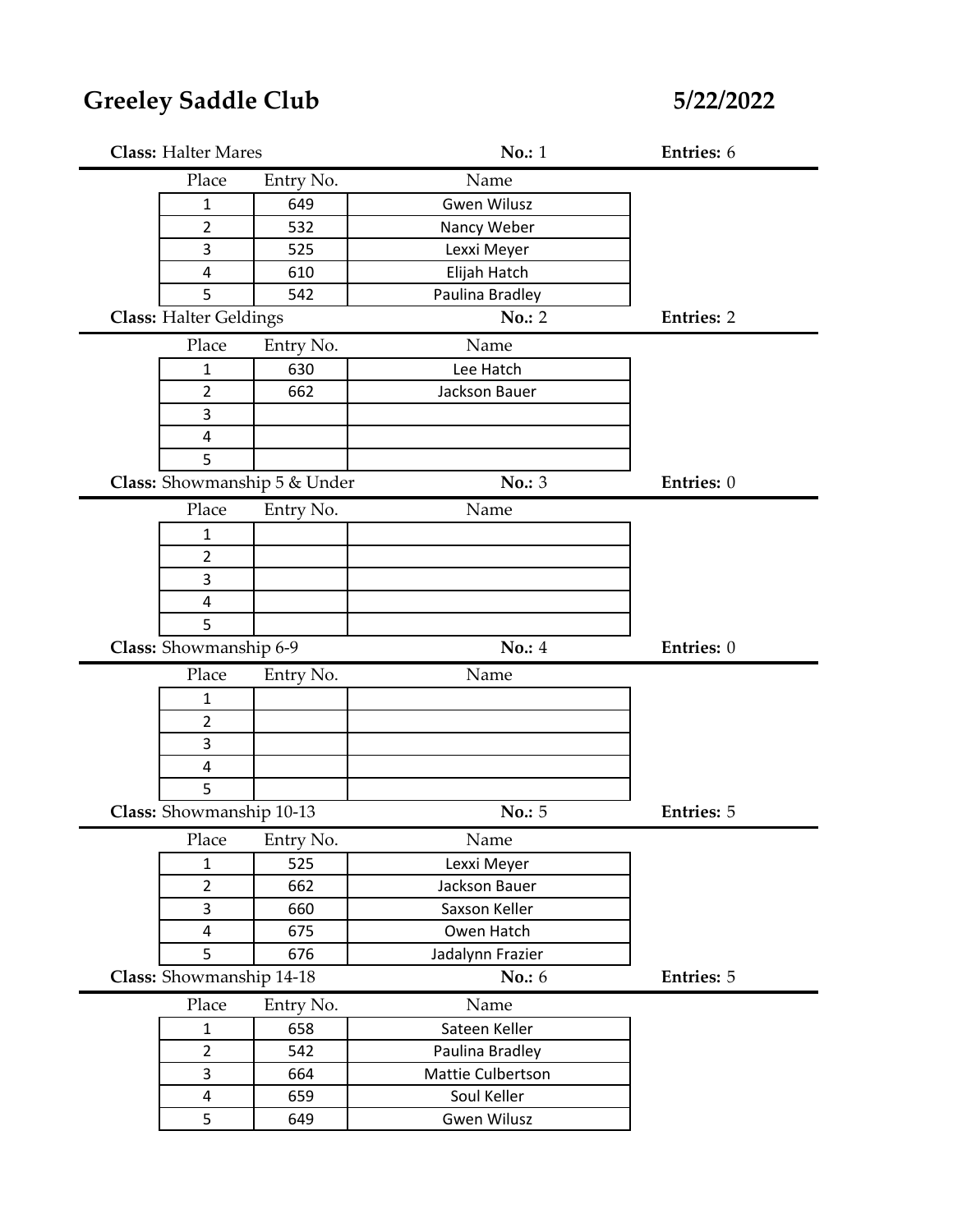| Class: Showmanship 19-39       |                              | No.: 7                | <b>Entries: 2</b>  |
|--------------------------------|------------------------------|-----------------------|--------------------|
| Place                          | Entry No.                    | Name                  |                    |
| 1                              | 579                          | <b>Brooke Ranallo</b> |                    |
| 2                              | 543                          | <b>Allison Pramik</b> |                    |
| 3                              |                              |                       |                    |
| 4                              |                              |                       |                    |
| 5                              |                              |                       |                    |
|                                | Class: Showmanship 40 & Over | <b>No.: 8</b>         | <b>Entries: 5</b>  |
| Place                          | Entry No.                    | Name                  |                    |
| 1                              | 610                          | Elijah Hatch          |                    |
| 2                              | 524                          | Vanessa Meyer         |                    |
| 3                              | 630                          | Lee Hatch             |                    |
| 4                              | 532                          | Nancy Weber           |                    |
| 5                              | 173                          | Michelle Strong       |                    |
| Class: Leadline 5 & Under      |                              | No.: 9                | Entries: 0         |
| Place                          | Entry No.                    | Name                  |                    |
| $\mathbf{1}$                   |                              |                       |                    |
| 2                              |                              |                       |                    |
| 3                              |                              |                       |                    |
| 4                              |                              |                       |                    |
| 5                              |                              |                       |                    |
|                                |                              |                       |                    |
| <b>Class: English Pleasure</b> |                              | <b>No.: 10</b>        | <b>Entries: 11</b> |
| Place                          | Entry No.                    | Name                  |                    |
| 1                              | 658                          | Sateen Keller         |                    |
| $\overline{2}$                 | 662                          | Jackson Bauer         |                    |
| 3                              | 660                          | Saxson Keller         |                    |
| 4                              | 676                          | Jadalynn Frazier      |                    |
| 5                              | 664                          | Mattie Culbertson     |                    |
| Class: English Equitation      |                              | No.: 11               | Entries: 12        |
|                                | Place Entry No.              | Name                  |                    |
| 1                              | 658                          | Sateen Keller         |                    |
| $\overline{2}$                 | 660                          | Saxson Keller         |                    |
| 3                              | 664                          | Mattie Culbertson     |                    |
| 4                              | 662                          | Jackson Bauer         |                    |
| 5                              | 680                          | <b>Addie Barnes</b>   |                    |
| Class: English Show Hack       |                              | No.: 12               | Entries: 10        |
| Place                          | Entry No.                    | Name                  |                    |
| $\mathbf{1}$                   | 680                          | <b>Addie Barnes</b>   |                    |
| $\overline{2}$                 | 664                          | Mattie Culbertson     |                    |
| 3                              | 658                          | Sateen Keller         |                    |
| $\overline{\mathbf{4}}$<br>5   | 675                          | Owen Hatch            |                    |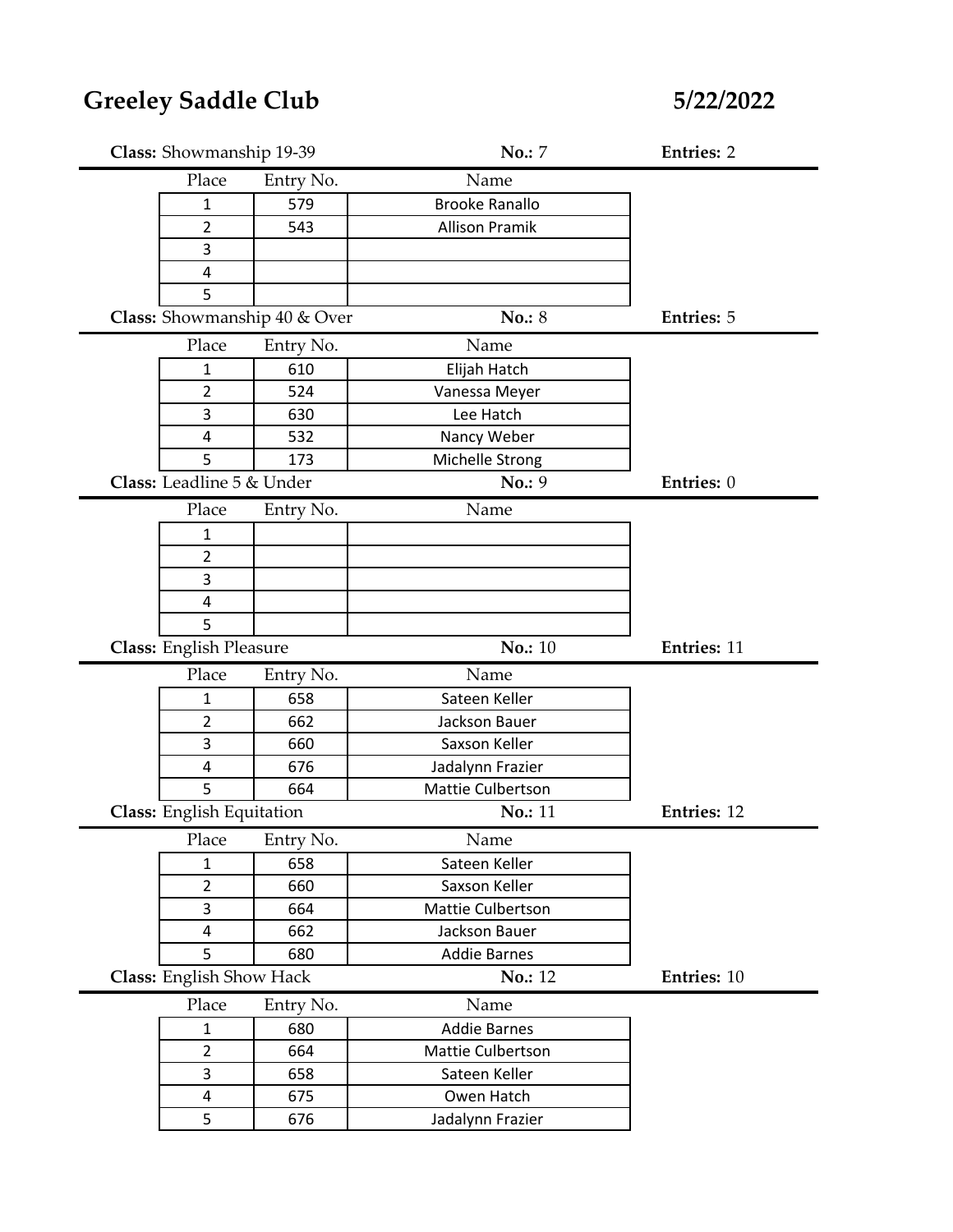|                                    | Class: Novice Equitation - Walk Trot | No.: 13               | <b>Entries: 3</b> |
|------------------------------------|--------------------------------------|-----------------------|-------------------|
| Place                              | Entry No.                            | Name                  |                   |
| 1                                  | 630                                  | Lee Hatch             |                   |
| $\overline{2}$                     | 516                                  | Hannah Winters        |                   |
| 3                                  | 658                                  | Sateen Keller         |                   |
| 4                                  |                                      |                       |                   |
| 5                                  |                                      |                       |                   |
| <b>Class: Green Horse Pleasure</b> |                                      | No.: 14               | <b>Entries: 2</b> |
| Place                              | Entry No.                            | Name                  |                   |
| $\mathbf{1}$                       | 649                                  | <b>Gwen Wilusz</b>    |                   |
| $\overline{2}$                     | 658                                  | Sateen Keller         |                   |
| 3                                  |                                      |                       |                   |
| $\overline{\mathbf{4}}$            |                                      |                       |                   |
| 5                                  |                                      |                       |                   |
| Class: Western Pleasure 6-9        |                                      | No.: 15               | Entries: 0        |
| Place                              | Entry No.                            | Name                  |                   |
| 1                                  |                                      |                       |                   |
| $\overline{2}$                     |                                      |                       |                   |
| 3                                  |                                      |                       |                   |
| 4                                  |                                      |                       |                   |
| 5                                  |                                      |                       |                   |
|                                    |                                      |                       |                   |
| Class: Western Pleasure 10-13      |                                      | No.: 16               | <b>Entries: 5</b> |
| Place                              | Entry No.                            | Name                  |                   |
| 1                                  | 662                                  | Jackson Bauer         |                   |
| $\overline{2}$                     | 525                                  | Lexxi Meyer           |                   |
| 3                                  | 675                                  | Owen Hatch            |                   |
| 4                                  | 660                                  | Saxson Keller         |                   |
| 5                                  | 676                                  | Jadalynn Frazier      |                   |
| Class: Western Pleasure 14-18      |                                      | No.: 17               | <b>Entries: 5</b> |
| Place                              | Entry No.                            | Name                  |                   |
| $\mathbf{1}$                       | 542                                  | Paulina Bradley       |                   |
| $\overline{2}$                     | 664                                  | Mattie Culbertson     |                   |
| 3                                  | 649                                  | <b>Gwen Wilusz</b>    |                   |
| 4                                  | 680                                  | <b>Addie Barnes</b>   |                   |
| 5                                  | 658                                  | Sateen Keller         |                   |
| Class: Western Pleasure 19-39      |                                      | <b>No.: 18</b>        | <b>Entries: 3</b> |
| Place                              | Entry No.                            | Name                  |                   |
| $\mathbf 1$                        | 543                                  | <b>Allison Pramik</b> |                   |
| $\overline{2}$                     | 579                                  | <b>Brooke Ranallo</b> |                   |
| 3                                  | 566                                  | Diane Roggenthen      |                   |
| $\overline{4}$<br>5                |                                      |                       |                   |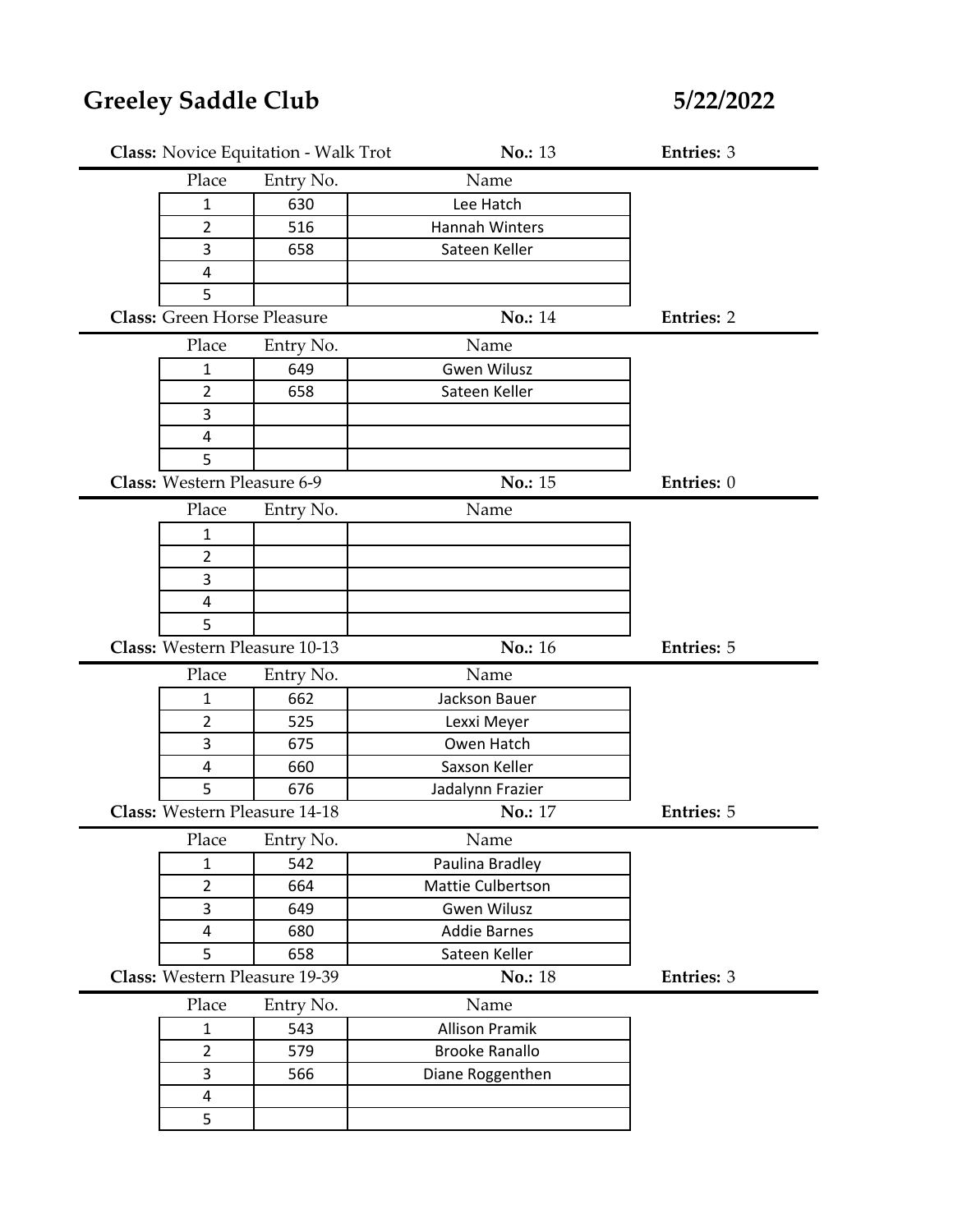| Class: Western Pleasure 40 & Over |                               | No.: 19               | <b>Entries: 2</b> |
|-----------------------------------|-------------------------------|-----------------------|-------------------|
| Place                             | Entry No.                     | Name                  |                   |
| $\mathbf{1}$                      | 524                           | Vanessa Meyer         |                   |
| $\overline{2}$                    | 610                           | Elijah Hatch          |                   |
| 3                                 |                               |                       |                   |
| 4                                 |                               |                       |                   |
| 5                                 |                               |                       |                   |
| Class: Horsemanship 6-9           |                               | <b>No.: 20</b>        | Entries: 0        |
| Place                             | Entry No.                     | Name                  |                   |
| $\mathbf 1$                       |                               |                       |                   |
| $\overline{2}$                    |                               |                       |                   |
| 3                                 |                               |                       |                   |
| 4                                 |                               |                       |                   |
| 5                                 |                               |                       |                   |
| Class: Horsemanship 10-13         |                               | No.: 21               | <b>Entries: 5</b> |
| Place                             | Entry No.                     | Name                  |                   |
| $\mathbf{1}$                      | 662                           | Jackson Bauer         |                   |
| $\overline{2}$                    | 525                           | Lexxi Meyer           |                   |
| 3                                 | 660                           | Saxson Keller         |                   |
| 4                                 | 675                           | Owen Hatch            |                   |
| 5                                 | 676                           | Jadalynn Frazier      |                   |
| Class: Horsemanship 14-18         |                               | No.: 22               | <b>Entries: 5</b> |
| Place                             | Entry No.                     | Name                  |                   |
| $\mathbf{1}$                      | 664                           | Mattie Culbertson     |                   |
| $\overline{2}$                    | 658                           | Sateen Keller         |                   |
| 3                                 | 680                           | <b>Addie Barnes</b>   |                   |
| 4                                 | 649                           | <b>Gwen Wilusz</b>    |                   |
| 5                                 | 542                           | Paulina Bradley       |                   |
| Class: Horsemanship 19-39         |                               | No.: 23               | <b>Entries: 3</b> |
| Place                             | Entry No.                     | Name                  |                   |
| $\mathbf{1}$                      | 543                           | <b>Allison Pramik</b> |                   |
| $\overline{2}$                    | 579                           | <b>Brooke Ranallo</b> |                   |
| $\overline{3}$                    |                               |                       |                   |
| 4                                 |                               |                       |                   |
| 5                                 |                               |                       |                   |
|                                   | Class: Horsemanship 40 & Over | No.: 24               | <b>Entries: 2</b> |
| Place                             | Entry No.                     | Name                  |                   |
| $\mathbf 1$                       | 610                           | Elijah Hatch          |                   |
| $\overline{2}$                    |                               |                       |                   |
| $\overline{3}$                    |                               |                       |                   |
| $\overline{\mathbf{4}}$           |                               |                       |                   |
| 5                                 |                               |                       |                   |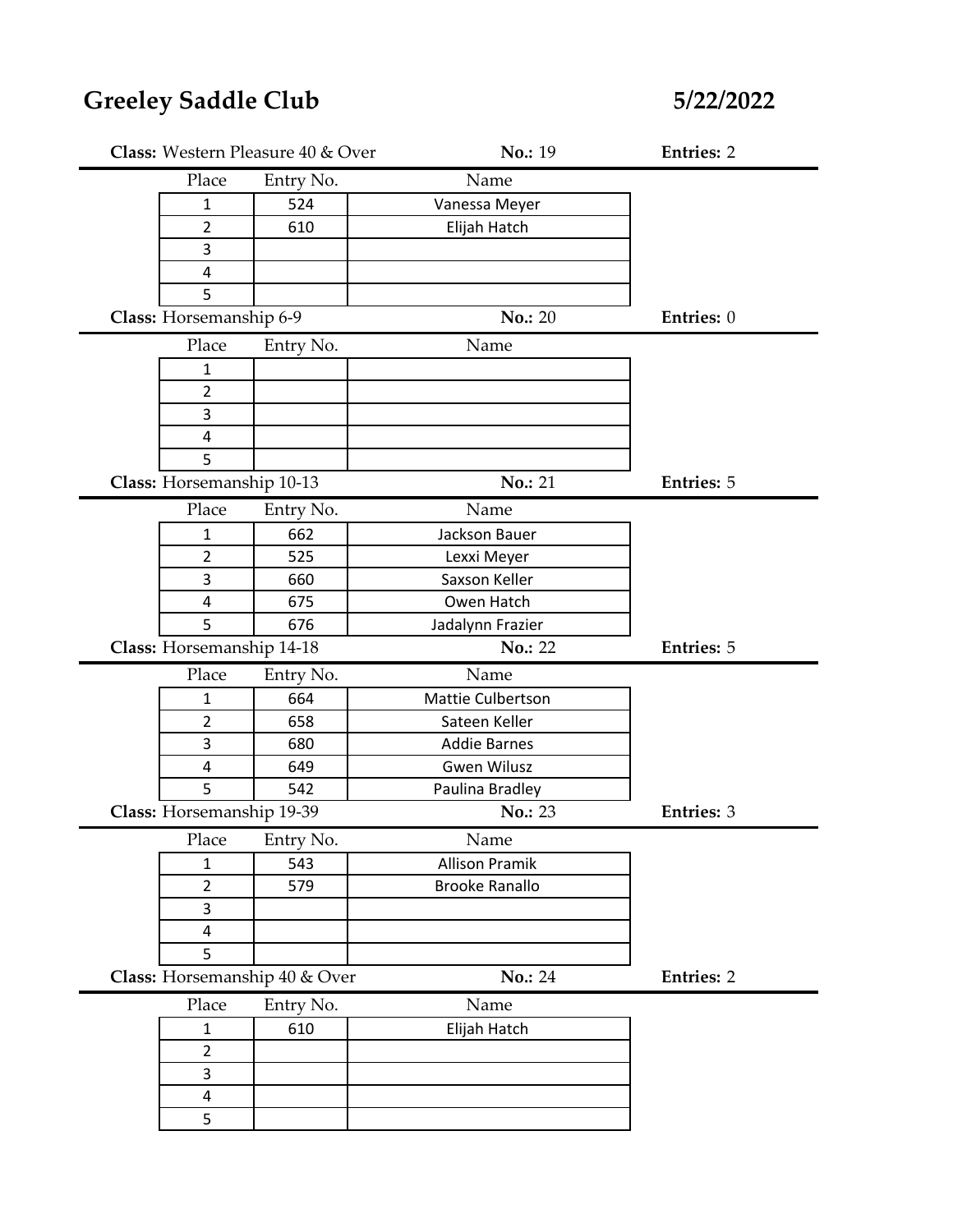| Class: Reining 6-9       |                                 | No.: 25               | Entries: 0        |
|--------------------------|---------------------------------|-----------------------|-------------------|
| Place                    | Entry No.                       | Name                  |                   |
| 1                        |                                 |                       |                   |
| $\overline{2}$           |                                 |                       |                   |
| 3                        |                                 |                       |                   |
| 4                        |                                 |                       |                   |
| 5                        |                                 |                       |                   |
| Class: Reining 10-13     |                                 | <b>No.: 26</b>        | <b>Entries: 4</b> |
| Place                    | Entry No.                       | Name                  |                   |
| $\mathbf{1}$             | 676                             | Jadalynn Frazier      |                   |
| $\overline{2}$           | 662                             | Jackson Bauer         |                   |
| 3                        | 660                             | Saxson Keller         |                   |
| 4                        |                                 |                       |                   |
| 5                        |                                 |                       |                   |
| Class: Reining 14-18     |                                 | No.: 27               | <b>Entries: 5</b> |
| Place                    | Entry No.                       | Name                  |                   |
| $\mathbf{1}$             | 542                             | Paulina Bradley       |                   |
| $\overline{2}$           | 664                             | Mattie Culbertson     |                   |
| 3                        | 658                             | Sateen Keller         |                   |
| 4                        | 680                             | <b>Addie Barnes</b>   |                   |
| 5                        |                                 |                       |                   |
| Class: Reining 19-39     |                                 | No.: 28               | <b>Entries: 2</b> |
| Place                    | Entry No.                       | Name                  |                   |
| $\mathbf{1}$             | 579                             | <b>Brooke Ranallo</b> |                   |
|                          |                                 |                       |                   |
| $\overline{2}$           | 566                             | Diane Roggenthen      |                   |
| 3                        |                                 |                       |                   |
| 4                        |                                 |                       |                   |
| 5                        |                                 |                       |                   |
| Class: Reining 40 & Over |                                 | No.: 29               | <b>Entries: 1</b> |
| Place                    | Entry No.                       | Name                  |                   |
| $\mathbf{1}$             | 610                             | Elijah Hatch          |                   |
| $\overline{2}$           |                                 |                       |                   |
| 3                        |                                 |                       |                   |
| 4                        |                                 |                       |                   |
| 5                        |                                 |                       |                   |
|                          | Class: Novice Trail - Walk Trot | <b>No.: 30</b>        | <b>Entries: 2</b> |
| Place                    | Entry No.                       | Name                  |                   |
| $\mathbf{1}$             | 630                             | Lee Hatch             |                   |
| $\overline{2}$           | 658                             | Sateen Keller         |                   |
| 3                        |                                 |                       |                   |
| 4<br>5                   |                                 |                       |                   |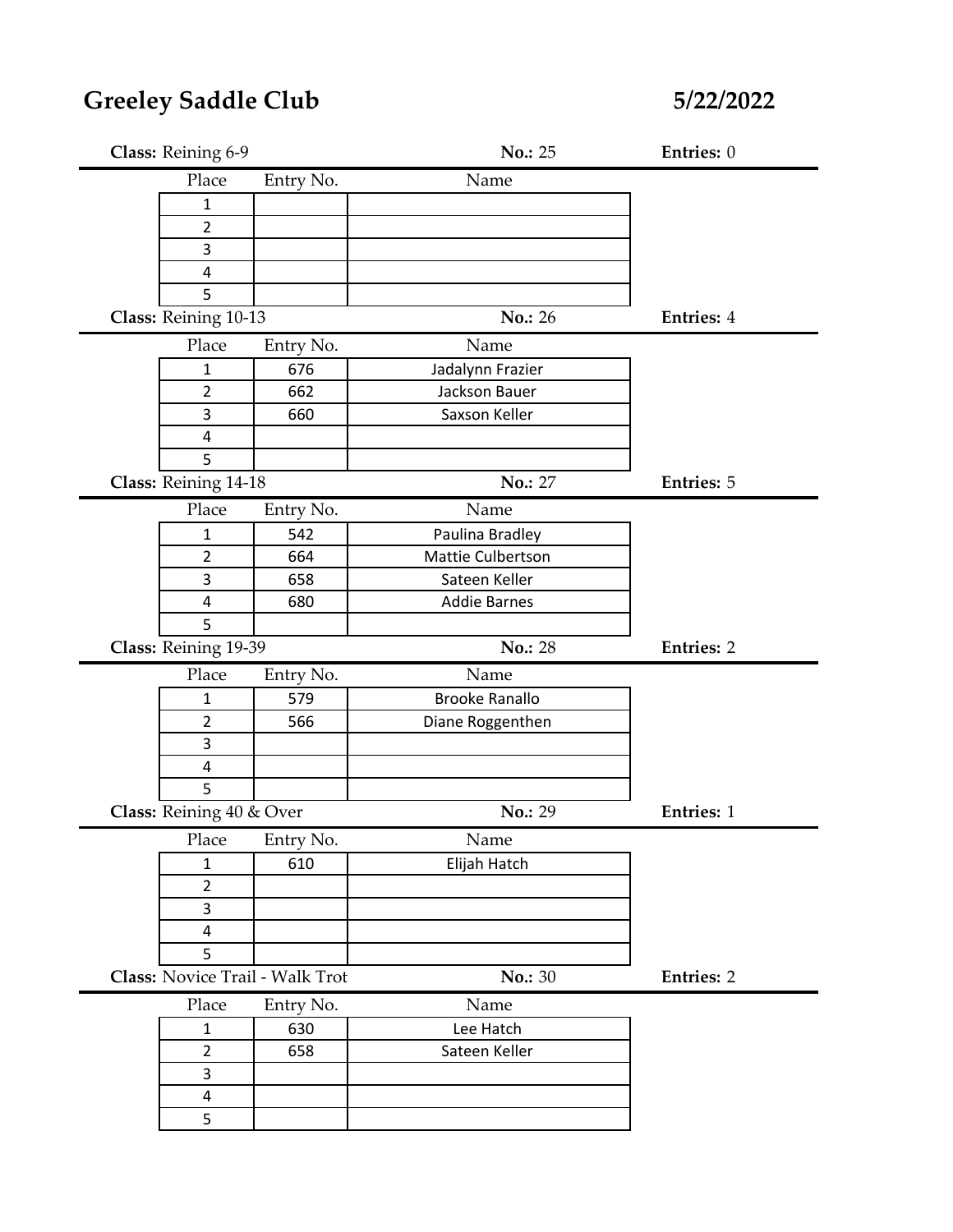| Entry No.<br>Name<br>Place<br>$\mathbf{1}$<br>$\overline{2}$<br>3<br>4<br>5<br>Class: Trail 6-9<br>No.: 32<br>Entries: 0<br>Place<br>Name<br>Entry No.<br>$\mathbf{1}$<br>$\overline{2}$<br>3<br>4<br>5<br>Class: Trail 10-13<br>No.: 33<br><b>Entries: 5</b><br>Entry No.<br>Name<br>Place<br>525<br>1<br>Lexxi Meyer<br>Saxson Keller<br>$\overline{2}$<br>660<br>3<br>662<br>Jackson Bauer<br>4<br>676<br>Jadalynn Frazier<br>5<br>Class: Trail 14-18<br>No.: 34<br><b>Entries: 5</b><br>Entry No.<br>Name<br>Place<br>658<br>Sateen Keller<br>$\mathbf{1}$<br>$\overline{2}$<br>664<br>Mattie Culbertson<br>3<br>542<br>Paulina Bradley<br><b>Gwen Wilusz</b><br>4<br>649<br>5<br><b>Addie Barnes</b><br>680<br>Class: Trail 19-39<br>No.: 35<br><b>Entries: 3</b><br>Entry No.<br>Name<br>Place<br>$\mathbf{1}$<br>579<br><b>Brooke Ranallo</b><br>$\overline{2}$<br>Diane Roggenthen<br>566<br>$\overline{3}$<br><b>Allison Pramik</b><br>543<br>4<br>5<br>Class: Trail 40 & Over<br>No.: 36<br><b>Entries: 2</b><br>Place<br>Entry No.<br>Name<br>524<br>Vanessa Meyer<br>$\mathbf{1}$<br>$\overline{2}$<br>Elijah Hatch<br>610<br>3<br>$\overline{\mathbf{4}}$<br>5 | Class: Trail 5 & Under |  | No.: 31 | Entries: 0 |
|-----------------------------------------------------------------------------------------------------------------------------------------------------------------------------------------------------------------------------------------------------------------------------------------------------------------------------------------------------------------------------------------------------------------------------------------------------------------------------------------------------------------------------------------------------------------------------------------------------------------------------------------------------------------------------------------------------------------------------------------------------------------------------------------------------------------------------------------------------------------------------------------------------------------------------------------------------------------------------------------------------------------------------------------------------------------------------------------------------------------------------------------------------------------------------|------------------------|--|---------|------------|
|                                                                                                                                                                                                                                                                                                                                                                                                                                                                                                                                                                                                                                                                                                                                                                                                                                                                                                                                                                                                                                                                                                                                                                             |                        |  |         |            |
|                                                                                                                                                                                                                                                                                                                                                                                                                                                                                                                                                                                                                                                                                                                                                                                                                                                                                                                                                                                                                                                                                                                                                                             |                        |  |         |            |
|                                                                                                                                                                                                                                                                                                                                                                                                                                                                                                                                                                                                                                                                                                                                                                                                                                                                                                                                                                                                                                                                                                                                                                             |                        |  |         |            |
|                                                                                                                                                                                                                                                                                                                                                                                                                                                                                                                                                                                                                                                                                                                                                                                                                                                                                                                                                                                                                                                                                                                                                                             |                        |  |         |            |
|                                                                                                                                                                                                                                                                                                                                                                                                                                                                                                                                                                                                                                                                                                                                                                                                                                                                                                                                                                                                                                                                                                                                                                             |                        |  |         |            |
|                                                                                                                                                                                                                                                                                                                                                                                                                                                                                                                                                                                                                                                                                                                                                                                                                                                                                                                                                                                                                                                                                                                                                                             |                        |  |         |            |
|                                                                                                                                                                                                                                                                                                                                                                                                                                                                                                                                                                                                                                                                                                                                                                                                                                                                                                                                                                                                                                                                                                                                                                             |                        |  |         |            |
|                                                                                                                                                                                                                                                                                                                                                                                                                                                                                                                                                                                                                                                                                                                                                                                                                                                                                                                                                                                                                                                                                                                                                                             |                        |  |         |            |
|                                                                                                                                                                                                                                                                                                                                                                                                                                                                                                                                                                                                                                                                                                                                                                                                                                                                                                                                                                                                                                                                                                                                                                             |                        |  |         |            |
|                                                                                                                                                                                                                                                                                                                                                                                                                                                                                                                                                                                                                                                                                                                                                                                                                                                                                                                                                                                                                                                                                                                                                                             |                        |  |         |            |
|                                                                                                                                                                                                                                                                                                                                                                                                                                                                                                                                                                                                                                                                                                                                                                                                                                                                                                                                                                                                                                                                                                                                                                             |                        |  |         |            |
|                                                                                                                                                                                                                                                                                                                                                                                                                                                                                                                                                                                                                                                                                                                                                                                                                                                                                                                                                                                                                                                                                                                                                                             |                        |  |         |            |
|                                                                                                                                                                                                                                                                                                                                                                                                                                                                                                                                                                                                                                                                                                                                                                                                                                                                                                                                                                                                                                                                                                                                                                             |                        |  |         |            |
|                                                                                                                                                                                                                                                                                                                                                                                                                                                                                                                                                                                                                                                                                                                                                                                                                                                                                                                                                                                                                                                                                                                                                                             |                        |  |         |            |
|                                                                                                                                                                                                                                                                                                                                                                                                                                                                                                                                                                                                                                                                                                                                                                                                                                                                                                                                                                                                                                                                                                                                                                             |                        |  |         |            |
|                                                                                                                                                                                                                                                                                                                                                                                                                                                                                                                                                                                                                                                                                                                                                                                                                                                                                                                                                                                                                                                                                                                                                                             |                        |  |         |            |
|                                                                                                                                                                                                                                                                                                                                                                                                                                                                                                                                                                                                                                                                                                                                                                                                                                                                                                                                                                                                                                                                                                                                                                             |                        |  |         |            |
|                                                                                                                                                                                                                                                                                                                                                                                                                                                                                                                                                                                                                                                                                                                                                                                                                                                                                                                                                                                                                                                                                                                                                                             |                        |  |         |            |
|                                                                                                                                                                                                                                                                                                                                                                                                                                                                                                                                                                                                                                                                                                                                                                                                                                                                                                                                                                                                                                                                                                                                                                             |                        |  |         |            |
|                                                                                                                                                                                                                                                                                                                                                                                                                                                                                                                                                                                                                                                                                                                                                                                                                                                                                                                                                                                                                                                                                                                                                                             |                        |  |         |            |
|                                                                                                                                                                                                                                                                                                                                                                                                                                                                                                                                                                                                                                                                                                                                                                                                                                                                                                                                                                                                                                                                                                                                                                             |                        |  |         |            |
|                                                                                                                                                                                                                                                                                                                                                                                                                                                                                                                                                                                                                                                                                                                                                                                                                                                                                                                                                                                                                                                                                                                                                                             |                        |  |         |            |
|                                                                                                                                                                                                                                                                                                                                                                                                                                                                                                                                                                                                                                                                                                                                                                                                                                                                                                                                                                                                                                                                                                                                                                             |                        |  |         |            |
|                                                                                                                                                                                                                                                                                                                                                                                                                                                                                                                                                                                                                                                                                                                                                                                                                                                                                                                                                                                                                                                                                                                                                                             |                        |  |         |            |
|                                                                                                                                                                                                                                                                                                                                                                                                                                                                                                                                                                                                                                                                                                                                                                                                                                                                                                                                                                                                                                                                                                                                                                             |                        |  |         |            |
|                                                                                                                                                                                                                                                                                                                                                                                                                                                                                                                                                                                                                                                                                                                                                                                                                                                                                                                                                                                                                                                                                                                                                                             |                        |  |         |            |
|                                                                                                                                                                                                                                                                                                                                                                                                                                                                                                                                                                                                                                                                                                                                                                                                                                                                                                                                                                                                                                                                                                                                                                             |                        |  |         |            |
|                                                                                                                                                                                                                                                                                                                                                                                                                                                                                                                                                                                                                                                                                                                                                                                                                                                                                                                                                                                                                                                                                                                                                                             |                        |  |         |            |
|                                                                                                                                                                                                                                                                                                                                                                                                                                                                                                                                                                                                                                                                                                                                                                                                                                                                                                                                                                                                                                                                                                                                                                             |                        |  |         |            |
|                                                                                                                                                                                                                                                                                                                                                                                                                                                                                                                                                                                                                                                                                                                                                                                                                                                                                                                                                                                                                                                                                                                                                                             |                        |  |         |            |
|                                                                                                                                                                                                                                                                                                                                                                                                                                                                                                                                                                                                                                                                                                                                                                                                                                                                                                                                                                                                                                                                                                                                                                             |                        |  |         |            |
|                                                                                                                                                                                                                                                                                                                                                                                                                                                                                                                                                                                                                                                                                                                                                                                                                                                                                                                                                                                                                                                                                                                                                                             |                        |  |         |            |
|                                                                                                                                                                                                                                                                                                                                                                                                                                                                                                                                                                                                                                                                                                                                                                                                                                                                                                                                                                                                                                                                                                                                                                             |                        |  |         |            |
|                                                                                                                                                                                                                                                                                                                                                                                                                                                                                                                                                                                                                                                                                                                                                                                                                                                                                                                                                                                                                                                                                                                                                                             |                        |  |         |            |
|                                                                                                                                                                                                                                                                                                                                                                                                                                                                                                                                                                                                                                                                                                                                                                                                                                                                                                                                                                                                                                                                                                                                                                             |                        |  |         |            |
|                                                                                                                                                                                                                                                                                                                                                                                                                                                                                                                                                                                                                                                                                                                                                                                                                                                                                                                                                                                                                                                                                                                                                                             |                        |  |         |            |
|                                                                                                                                                                                                                                                                                                                                                                                                                                                                                                                                                                                                                                                                                                                                                                                                                                                                                                                                                                                                                                                                                                                                                                             |                        |  |         |            |
|                                                                                                                                                                                                                                                                                                                                                                                                                                                                                                                                                                                                                                                                                                                                                                                                                                                                                                                                                                                                                                                                                                                                                                             |                        |  |         |            |
|                                                                                                                                                                                                                                                                                                                                                                                                                                                                                                                                                                                                                                                                                                                                                                                                                                                                                                                                                                                                                                                                                                                                                                             |                        |  |         |            |
|                                                                                                                                                                                                                                                                                                                                                                                                                                                                                                                                                                                                                                                                                                                                                                                                                                                                                                                                                                                                                                                                                                                                                                             |                        |  |         |            |
|                                                                                                                                                                                                                                                                                                                                                                                                                                                                                                                                                                                                                                                                                                                                                                                                                                                                                                                                                                                                                                                                                                                                                                             |                        |  |         |            |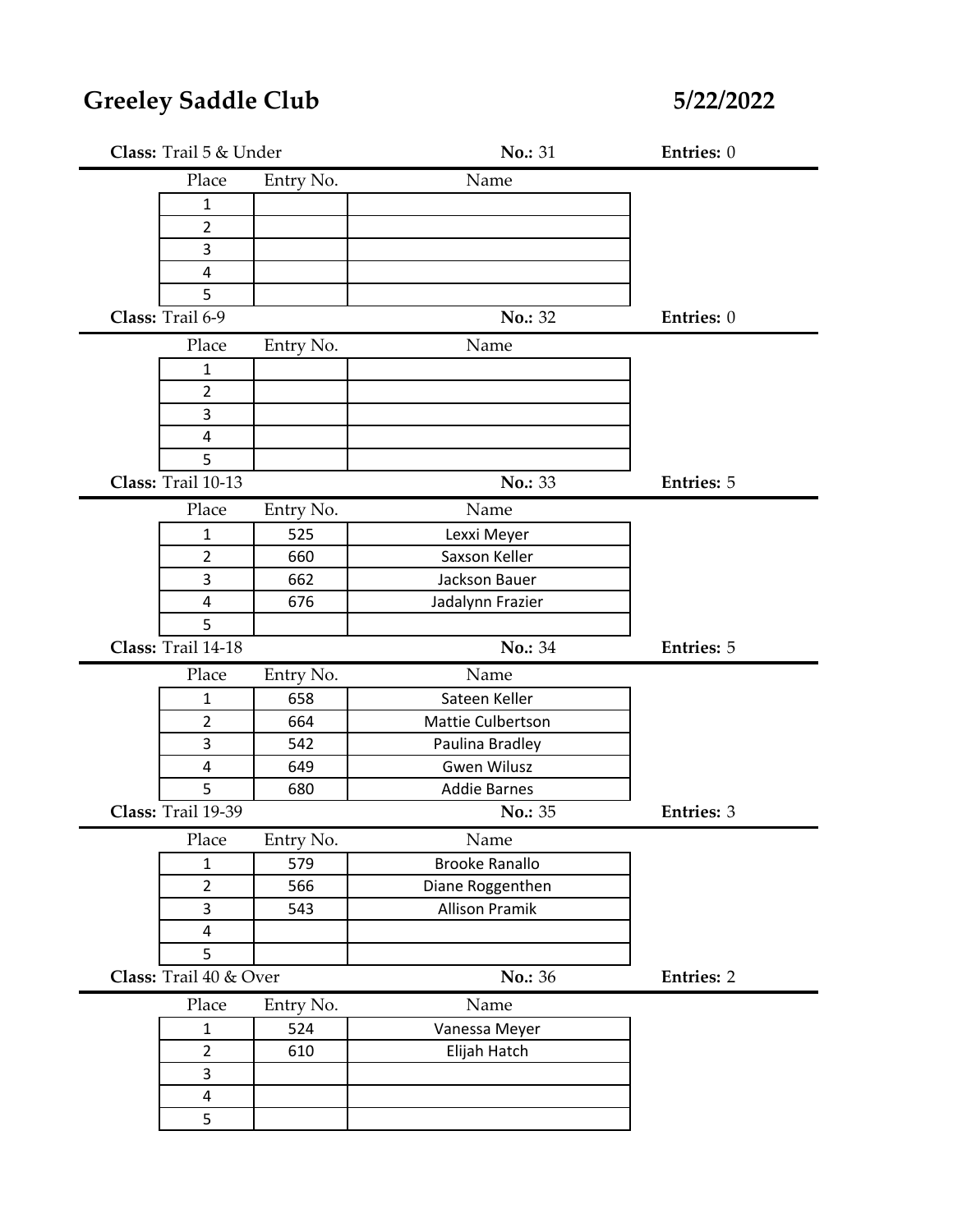| Class: Speed Barrel 5 & Under |                  | No.: 37                  | <b>Entries: 5</b> |  |
|-------------------------------|------------------|--------------------------|-------------------|--|
| Place                         | Entry No.        | Name                     | Time              |  |
| 1                             | 614              | Arabella Lovatos         | 10.586            |  |
| 2                             | 621              | <b>Harper Steele</b>     | 11.726            |  |
| 3                             | 578              | America Berk             | 15.896            |  |
| 4                             | 625              | Montana Rudy             | 18.645            |  |
| 5                             | 687              | Saige May                | 21.571            |  |
| Class: Speed Barrel 6-9       |                  | No.: 38                  | <b>Entries: 4</b> |  |
| Place                         | Entry No.        | Name                     | Time              |  |
| $\mathbf{1}$                  | 612              | Alyshia Zeller           | 5.143             |  |
| $\overline{2}$                | 688              | Alec May                 | 6.059             |  |
| 3                             | 178              | <b>Bow Sabin</b>         | 8.522             |  |
| $\overline{\mathbf{4}}$       |                  |                          |                   |  |
| 5                             |                  |                          |                   |  |
| Class: Ring Spear 10-13       |                  | No.: 39                  | Entries: 6        |  |
| Place                         | Entry No.        | Name                     | Time              |  |
| 1                             | 669              | <b>Gabby Morales</b>     | 7.544             |  |
| $\overline{2}$                | 613              | <b>Bella Zeller</b>      | 7.737             |  |
| 3                             | 660              | Saxson Keller            | 8.095             |  |
| 4                             | 609              | Kailey McGuire           | 8.263             |  |
| 5                             | 589              | <b>Gracie Hilgenberg</b> | 8.419             |  |
|                               |                  |                          |                   |  |
| Class: Ring Spear 14-18       |                  | <b>No.: 40</b>           | Entries: 12       |  |
| Place                         |                  | Name                     | Time              |  |
| $\mathbf{1}$                  | Entry No.<br>516 | <b>Hannah Winters</b>    | 7.400             |  |
| $\overline{2}$                | 647              | Danielle Davis           | 7.457             |  |
| 3                             | 597              | Kneyla Kohler            | 7.818             |  |
| $\overline{\mathbf{4}}$       | 554              | Cara Elliot              | 7.866             |  |
| 5                             | 608              | <b>Emilee McGuire</b>    | 8.124             |  |
| Class: Ring Spear 19-39       |                  | No.: 41                  | <b>Entries: 2</b> |  |
| Place                         | Entry No.        | Name                     | Time              |  |
| $\mathbf{1}$                  | 580              | Phenyx Kohler            | 9.766             |  |
| $\overline{2}$                | 689              | Shiloh May               | 14.126            |  |
| 3                             |                  |                          |                   |  |
| 4                             |                  |                          |                   |  |
| 5                             |                  |                          |                   |  |
| Class: Ring Spear 40 & Over   |                  | No.: 42                  | <b>Entries: 2</b> |  |
| Place                         | Entry No.        | Name                     | Time              |  |
| 1                             | 570              | Keith Even               | 7.627             |  |
| $\overline{2}$                | 629              | Sharon Duclos-Hogan      | 10.046            |  |
| 3                             |                  |                          |                   |  |
| 4                             |                  |                          |                   |  |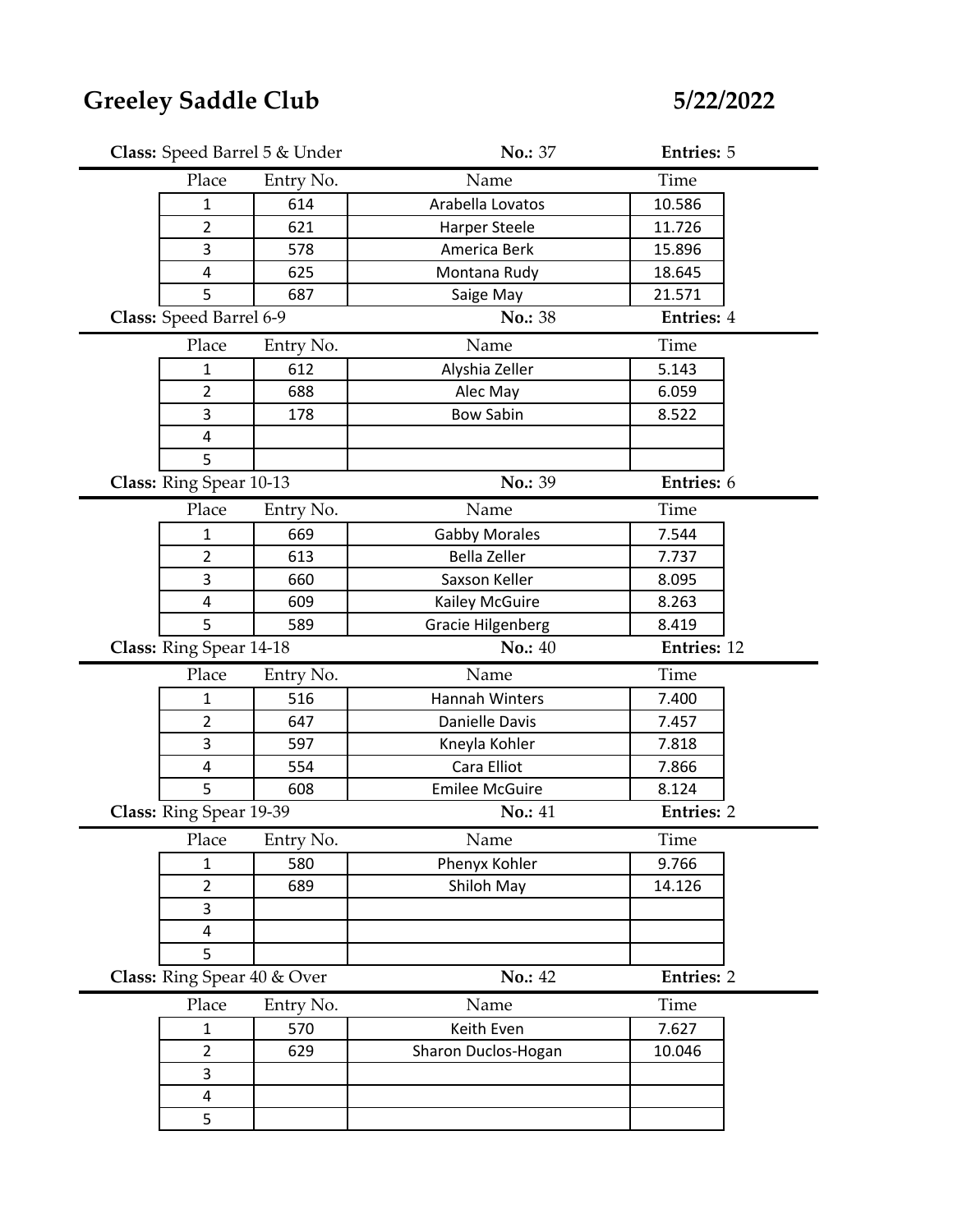| Class: Keyhole 5 & Under     |           | No.: 43                  | <b>Entries: 5</b> |  |
|------------------------------|-----------|--------------------------|-------------------|--|
| Place                        | Entry No. | Name                     | Time              |  |
| 1                            | 614       | Arabella Lovatos         | 14.183            |  |
| 2                            | 621       | <b>Harper Steele</b>     | 14.972            |  |
| 3                            | 578       | America Berk             | 31.212            |  |
| $\overline{4}$               |           |                          |                   |  |
| 5                            |           |                          |                   |  |
| Class: Key Hole 6-9          |           | <b>No.: 44</b>           | <b>Entries: 3</b> |  |
| Place                        | Entry No. | Name                     | Time              |  |
| 1                            | 612       | Alyshia Zeller           | 8.403             |  |
| $\overline{2}$               | 688       | Alec May                 | 10.171            |  |
| 3                            | 633       | Jazzlynn Hand            | 14.273            |  |
| 4                            |           |                          |                   |  |
| 5                            |           |                          |                   |  |
| Class: Key Hole 10-13        |           | No.: 45                  | Entries: 6        |  |
| Place                        | Entry No. | Name                     | Time              |  |
| 1                            | 589       | <b>Gracie Hilgenberg</b> | 6.004             |  |
| $\overline{2}$               | 660       | Saxson Keller            | 6.680             |  |
| 3                            | 609       | Kailey McGuire           | 7.415             |  |
| 4                            | 676       | Jadalynn Frazier         | 10.479            |  |
| 5                            |           |                          |                   |  |
| Class: Key Hole 14-18        |           | No.: 46                  | Entries: 13       |  |
|                              |           | Name                     |                   |  |
| Place                        | Entry No. |                          | Time              |  |
| 1                            | 647       | Danielle Davis           | 5.911             |  |
| $\overline{2}$               | 516       | Hannah Winters           | 6.280             |  |
| 3                            | 174       | <b>Hailey Reed</b>       | 6.297             |  |
| 3                            | 588       | Kyra Miller              | 8.361             |  |
| 5                            | 561       | Mikayla Schmidt          | 7.007             |  |
| Class: Key Hole 19-39        |           | <b>No.: 47</b>           | <b>Entries: 3</b> |  |
| Place                        | Entry No. | Name                     | Time              |  |
| 1                            | 580       | Phenyx Kohler            | 8.113             |  |
| $\overline{2}$               | 689       | Shiloh May               | 9.895             |  |
| $\overline{3}$               |           |                          |                   |  |
| 4                            |           |                          |                   |  |
| 5                            |           |                          |                   |  |
| Class: Key Hole 40 & Over    |           | <b>No.: 48</b>           | <b>Entries: 2</b> |  |
| Place                        | Entry No. | Name                     | Time              |  |
| $\mathbf{1}$                 | 570       | Keith Even               | 6.006             |  |
| $\overline{2}$               |           |                          |                   |  |
| 3                            |           |                          |                   |  |
| $\overline{\mathbf{4}}$<br>5 |           |                          |                   |  |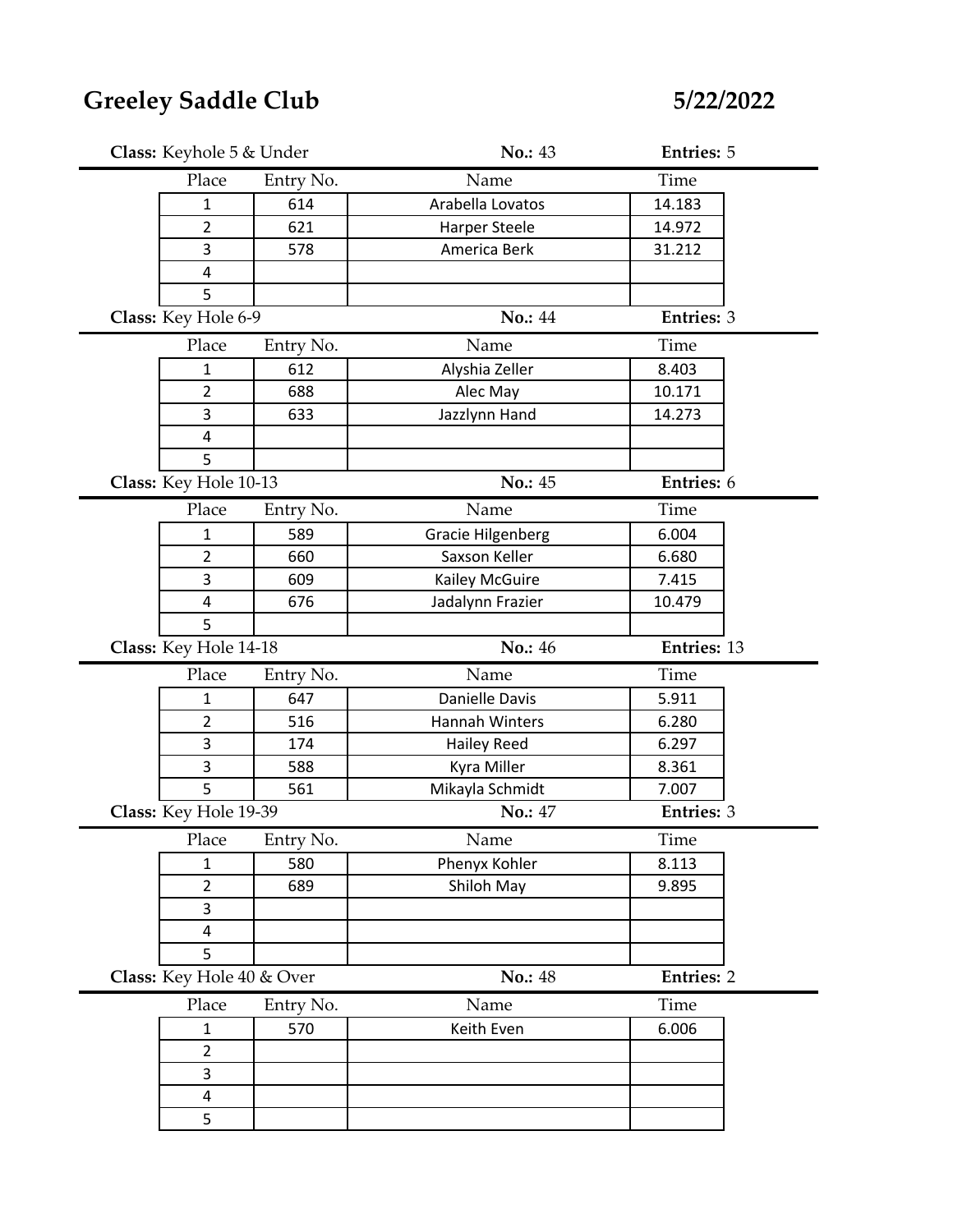| Class: Pole Bending 5 & Under |                               | No.: 49                  | <b>Entries: 5</b> |  |
|-------------------------------|-------------------------------|--------------------------|-------------------|--|
| Place                         | Entry No.                     | Name                     | Time              |  |
| 1                             | 621                           | <b>Harper Steele</b>     | 36.985            |  |
| 2                             | 614                           | Arabella Lovatos         | 42.306            |  |
| 3                             | 687                           | Saige May                | 43.651            |  |
| $\overline{4}$                | 625                           | Montana Rudy             | 49.054            |  |
| 5                             | 578                           | America Berk             | 80.404            |  |
| Class: Pole Bending 6-9       |                               | No.: 50                  | <b>Entries: 5</b> |  |
| Place                         | Entry No.                     | Name                     | Time              |  |
| 1                             | 612                           | Alyshia Zeller           | 36.414            |  |
| 2                             | 688                           | Alec May                 | 43.502            |  |
| 3                             |                               |                          |                   |  |
| 4                             |                               |                          |                   |  |
| 5                             |                               |                          |                   |  |
| Class: Pole Bending 10-13     |                               | No.: 51                  | Entries: 6        |  |
| Place                         | Entry No.                     | Name                     | Time              |  |
| 1                             | 613                           | <b>Bella Zeller</b>      | 29.036            |  |
| $\overline{2}$                | 660                           | Saxson Keller            | 30.682            |  |
| 3                             | 589                           | <b>Gracie Hilgenberg</b> | 47.518            |  |
| 4                             | 609                           | Kailey McGuire           | 57.554            |  |
| 5                             |                               |                          |                   |  |
|                               |                               |                          |                   |  |
| Class: Pole Bending 14-18     |                               | No.: 52                  | Entries: 14       |  |
| Place                         | Entry No.                     | Name                     | Time              |  |
| 1                             | 647                           | Danielle Davis           | 23.897            |  |
| $\overline{2}$                | 516                           | Hannah Winters           | 24.272            |  |
| 3                             | 567                           | Makayla Diller           | 25.323            |  |
| $\overline{4}$                | 174                           | <b>Hailey Reed</b>       | 27.707            |  |
| 5                             | 554                           | Cara Elliot              | 28.184            |  |
| Class: Pole Bending 19-39     |                               | No.: 53                  | <b>Entries: 3</b> |  |
| Place                         | Entry No.                     | Name                     | Time              |  |
| $\mathbf{1}$                  | 689                           | Shiloh May               | 34.963            |  |
| $\overline{2}$                | 580                           | Phenyx Kohler            | 44.390            |  |
| 3                             |                               |                          |                   |  |
| 4                             |                               |                          |                   |  |
| 5                             |                               |                          |                   |  |
|                               | Class: Pole Bending 40 & Over | No.: 54                  | <b>Entries: 3</b> |  |
| Place                         | Entry No.                     | Name                     | Time              |  |
| $\mathbf{1}$                  | 570                           | Keith Even               | 23.516            |  |
| $\overline{2}$                | 573                           | <b>Brad Elliot</b>       | 24.928            |  |
| 3                             | 629                           | Sharon Duclos-Hogan      | 29.477            |  |
| 4                             |                               |                          |                   |  |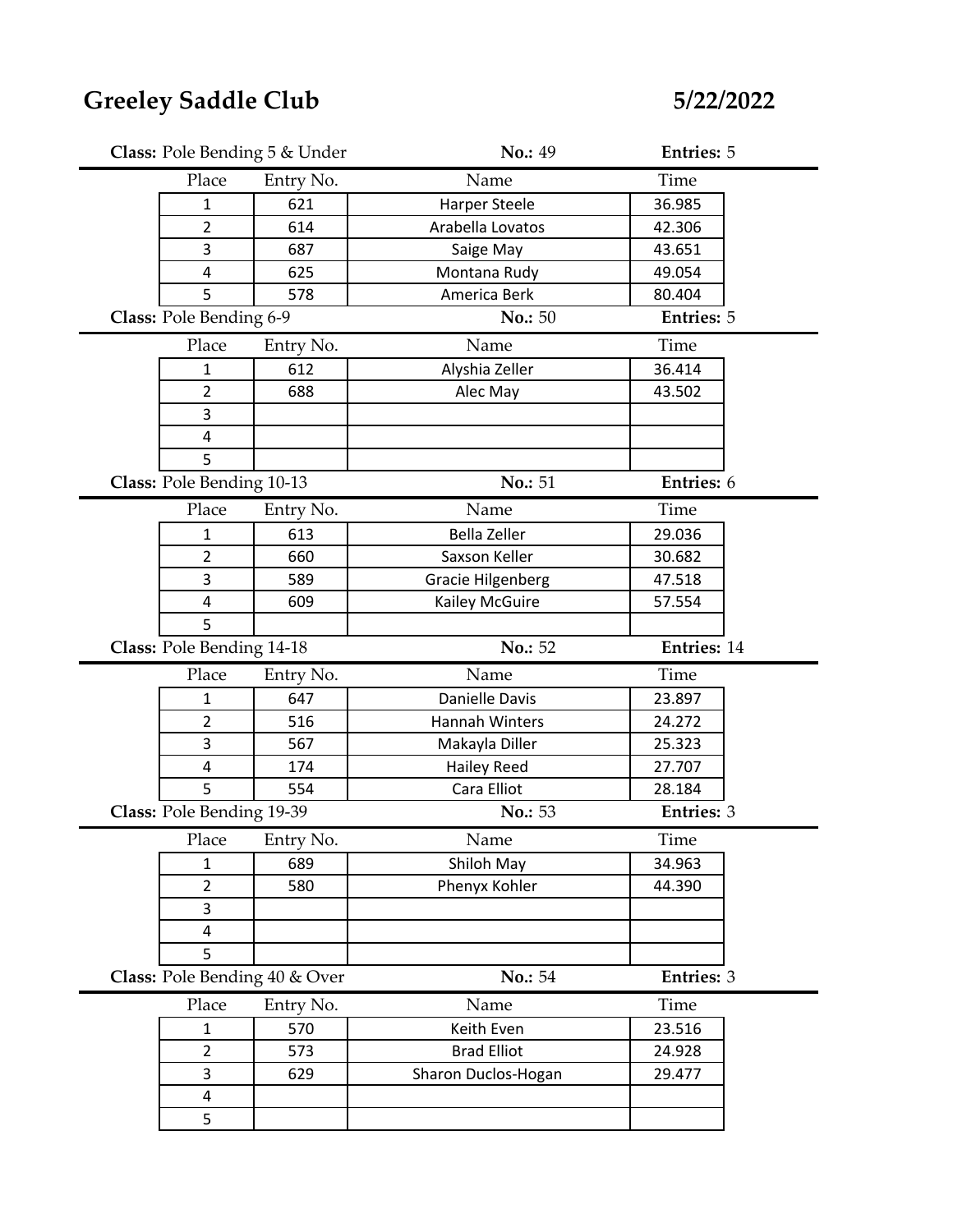| Class: Flag Race 5 & Under |           | No.: 55               | Entries: 6        |  |
|----------------------------|-----------|-----------------------|-------------------|--|
| Place                      | Entry No. | Name                  | Time              |  |
| 1                          | 698       | JW Zeller             | 23.089            |  |
| $\overline{2}$             | 621       | <b>Harper Steele</b>  | 32.146            |  |
| 3                          | 578       | America Berk          | 33.504            |  |
| 4                          | 614       | Arabella Lovatos      | 35.725            |  |
| 5                          | 687       | Saige May             | 37.249            |  |
| Class: Flag Race 6-9       |           | No.: 56               | <b>Entries: 5</b> |  |
| Place                      | Entry No. | Name                  | Time              |  |
| 1                          | 612       | Alyshia Zeller        | 13.773            |  |
| $\overline{2}$             | 688       | Alec May              | 19.691            |  |
| 3                          | 633       | Jazzlynn Hand         | 55.789            |  |
| $\overline{\mathbf{4}}$    | 177       | <b>Waylon Edwards</b> | 85.885            |  |
| 5                          |           |                       |                   |  |
| Class: Flag Race 10-13     |           | No.: 57               | Entries: 6        |  |
| Place                      | Entry No. | Name                  | Time              |  |
| 1                          | 609       | Kailey McGuire        | 13.582            |  |
| $\overline{2}$             | 676       | Jadalynn Frazier      | 14.897            |  |
| 3                          |           |                       |                   |  |
| $\overline{\mathbf{4}}$    |           |                       |                   |  |
| 5                          |           |                       |                   |  |
|                            |           |                       |                   |  |
| Class: Flag Race 14-18     |           | No.: 58               | Entries: 13       |  |
| Place                      | Entry No. | Name                  | Time              |  |
| 1                          | 647       | Danielle Davis        | 9.644             |  |
| $\overline{2}$             | 554       | Cara Elliot           | 10.413            |  |
| 3                          | 608       | <b>Emilee McGuire</b> | 10.775            |  |
| 4                          | 516       | Hannah Winters        | 11.536            |  |
| 5                          | 686       | Brooke Bennefield     | 11.643            |  |
| Class: Flag Race 19-39     |           | No.: 59               | <b>Entries: 2</b> |  |
| Place                      | Entry No. | Name                  | Time              |  |
| 1                          |           |                       |                   |  |
| $\overline{2}$             |           |                       |                   |  |
| 3                          |           |                       |                   |  |
| 4                          |           |                       |                   |  |
| 5                          |           |                       |                   |  |
| Class: Flag Race 40 & Over |           | No.: 60               | Entries: 3        |  |
| Place                      | Entry No. | Name                  | Time              |  |
| $\mathbf 1$                | 573       | <b>Brad Elliot</b>    | 11.822            |  |
| $\overline{2}$             | 629       | Sharon Duclos-Hogan   | 13.065            |  |
| 3                          |           |                       |                   |  |
| $\overline{\mathbf{4}}$    |           |                       |                   |  |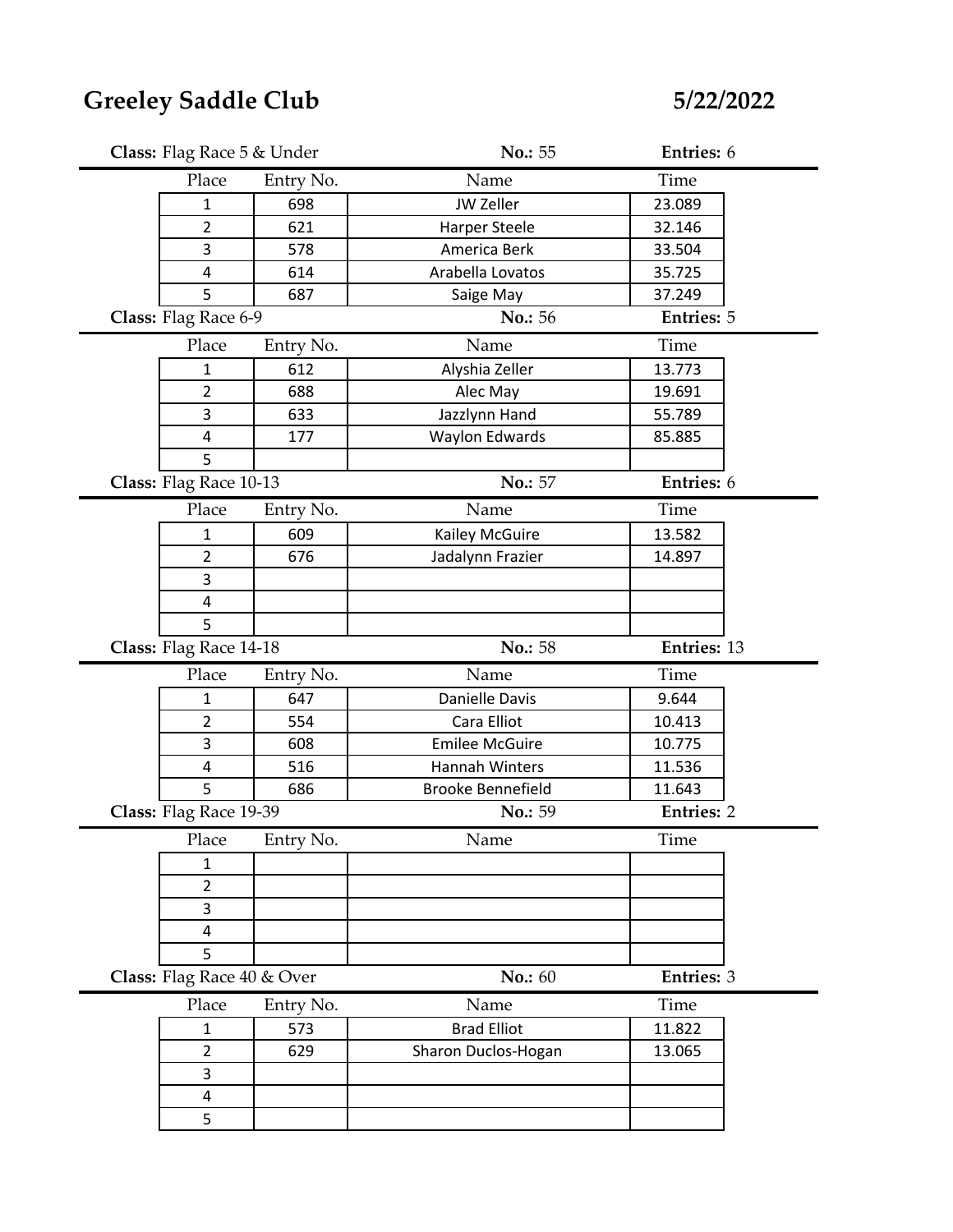| Class: Barrel Race 5 & Under |           | No.: 61                  | Entries: 6        |  |
|------------------------------|-----------|--------------------------|-------------------|--|
| Place                        | Entry No. | Name                     | Time              |  |
| $\mathbf{1}$                 | 614       | Arabella Lovatos         | 34.288            |  |
| $\overline{2}$               | 621       | <b>Harper Steele</b>     | 34.765            |  |
| 3                            | 698       | JW Zeller                | 35.569            |  |
| 4                            | 625       | Montana Rudy             | 44.855            |  |
| 5                            | 687       | Saige May                | 50.344            |  |
| Class: Barrel Race 6-9       |           | No.: 62                  | <b>Entries: 5</b> |  |
| Place                        | Entry No. | Name                     | Time              |  |
| $\mathbf{1}$                 | 612       | Alyshia Zeller           | 18.000            |  |
| $\overline{2}$               | 688       | Alec May                 | 25.833            |  |
| 3                            | 178       | <b>Bow Sabin</b>         | 50.104            |  |
| 4                            | 177       | <b>Waylon Edwards</b>    | 69.314            |  |
| 5                            | 633       | Jazzlynn Hand            | 84.750            |  |
| Class: Barrel Race 10-13     |           | No.: 63                  | Entries: 6        |  |
| Place                        | Entry No. | Name                     | Time              |  |
| $\mathbf{1}$                 | 669       | <b>Gabby Morales</b>     | 17.512            |  |
| $\overline{2}$               | 609       | Kailey McGuire           | 18.836            |  |
| 3                            | 589       | <b>Gracie Hilgenberg</b> | 19.031            |  |
| 4                            | 613       | <b>Bella Zeller</b>      | 22.011            |  |
| 5                            | 676       | Jadalynn Frazier         | 22.923            |  |
| Class: Barrel Race 14-18     |           | No.: 64                  | Entries: 15       |  |
| Place                        | Entry No. | Name                     | Time              |  |
| $\mathbf{1}$                 | 647       | Danielle Davis           | 16.777            |  |
| $\overline{2}$               | 516       | Hannah Winters           | 17.309            |  |
| 3                            | 686       | <b>Brooke Bennefield</b> | 17.358            |  |
| $\overline{\mathbf{4}}$      | 568       | Gabby Kasic              | 18.031            |  |
| 5                            | 567       | Makayla Diller           | 18.070            |  |
| Class: Barrel Race 19-39     |           | <b>No.: 65</b>           | <b>Entries: 4</b> |  |
| Place                        | Entry No. | Name                     | Time              |  |
| 1                            | 689       | Shiloh May               | 16.280            |  |
| $\overline{2}$               | 604       | Lyndsey Steele           | 19.594            |  |
| 3                            | 580       | Phenyx Kohler            | 27.816            |  |
| 4                            |           |                          |                   |  |
|                              |           |                          |                   |  |
| 5                            |           |                          |                   |  |
| Class: Barrel Race 40 & Over |           | No.: 66                  | Entries: 3        |  |
| Place                        | Entry No. | Name                     | Time              |  |
| $\mathbf{1}$                 | 570       | Keith Even               | 16.787            |  |
| $\overline{2}$               | 573       | <b>Brad Elliot</b>       | 18.508            |  |
| 3                            | 629       | Sharon Duclos-Hogan      | 20.409            |  |
| 4<br>5                       |           |                          |                   |  |